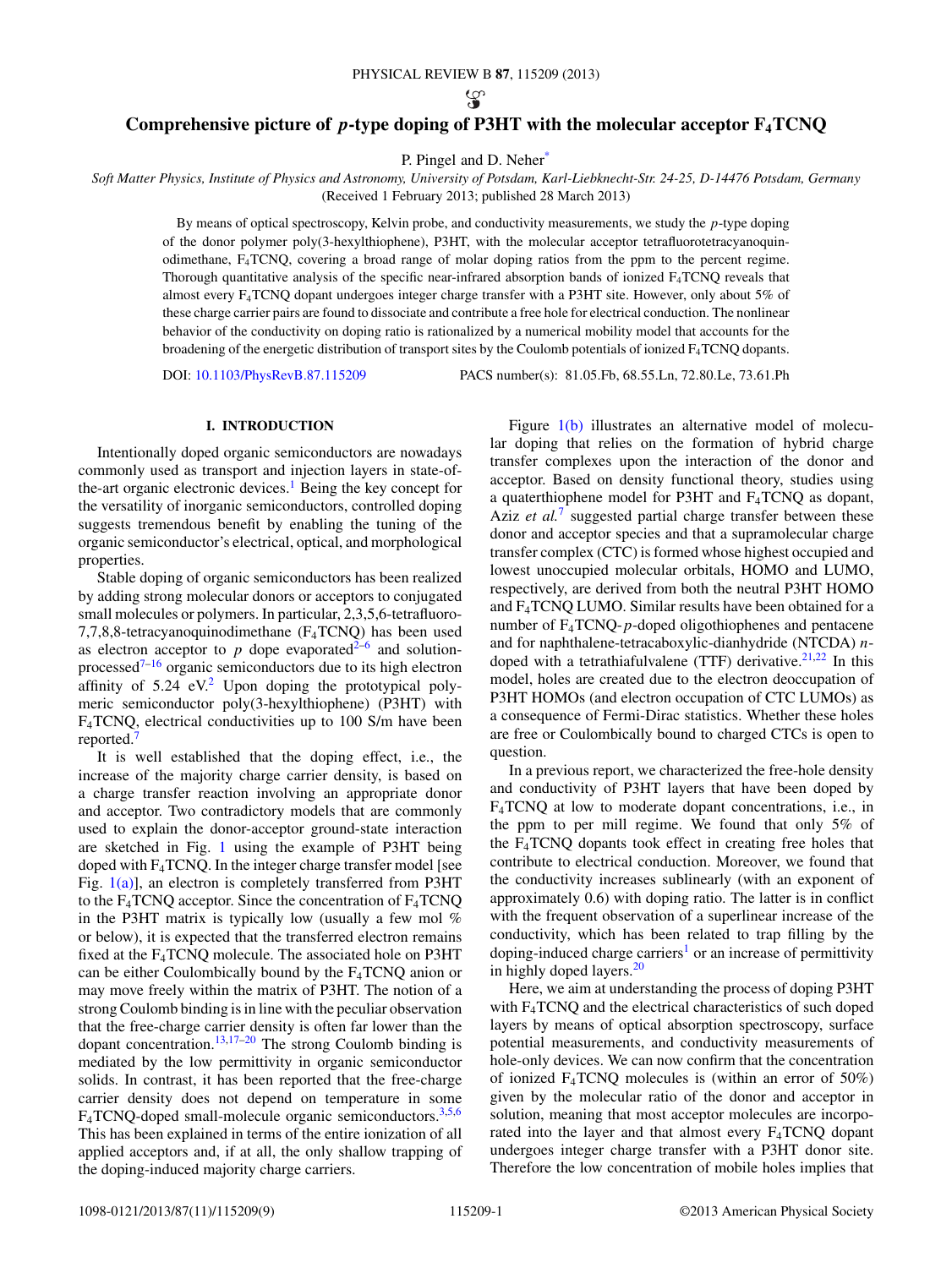<span id="page-1-0"></span>

FIG. 1. (Color online) Contradictory models of the charge transfer between P3HT and F4TCNQ. (a) Integer charge transfer model that presumes full ionization of donor and acceptor, resulting in a hole-F4TCNQ anion pair that is bound or can split up. (b) Hybrid charge transfer model according to Ref. [7,](#page-8-0) which presumes the formation of hybrid supramolecular orbitals upon electronic interaction of P3HT and F<sub>4</sub>TCNQ. Free-charge generation might occur by intermolecular excitation involving the HOMO of unreacted P3HT and the LUMO of a nearby CTC.

most of the created P3HT polarons remain strongly bound to a F4TCNQ anion. The electrical conductivity turns from a sublinear increase at low to moderate doping ratios towards a superlinear increase at high doping ratios in the mol% regime. This dependency is quantitatively reproduced by a numerical mobility model of Arkhipov *et al.*, [23,24](#page-8-0) which considers the broadening of the energetic landscape for charge transport upon doping by the Coulomb potential of the left-behind F<sub>4</sub>TCNQ anions.

### **II. EXPERIMENT**

F4TCNQ has been obtained and used as received from Sigma-Aldrich. Our P3HT sample is a molecular weight fraction ( $M_w = 35.8$  kg/mol,  $M_n = 27.0$  kg/mol) with deuterated hexyl side chains for prospective neutron scattering experiments. Our extensive previous investigations show that the structural and electronic properties are not altered by the deuteration and that the performance of this P3HT fraction is outstanding in field-effect devices.<sup>[25–27](#page-8-0)</sup> Doped samples have been prepared by mixing separate chloroform solutions of P3HT and F4TCNQ according to the desired doping ratio *χ*. A doping ratio of, for instance, 1:1000 means that one F4TCNQ molecule is added per 1000 thiophene repeat units of P3HT and is equivalent to  $\chi = 10^{-3}$ .

UV-Vis-NIR absorption spectra have been recorded with a Cary 5000 photospectrometer. Solution samples were prepared from 2 and 0.5 g*/*l solutions of P3HT and F4TCNQ, respectively. The optical path length of the quartz cuvette was 1 mm and 10 mm, respectively. The presented solution spectra are the averages of five consecutive scans in order to reduce the noise in the NIR. Solid samples have been prepared on glass substrates after cleaning with common organic solvents in an ultrasonic bath. Sample solutions, based on 10-g*/*l P3HT and 0.5-g*/*l F4TCNQ in chloroform, were spin coated on the glass substrates at 1000 rpm for 30 sec in inert  $N_2$  atmosphere, yielding layers with a thickness of typically ∼100 nm. Film spectra have been recorded using an integrating sphere in order to account for light scattering and reflection. The presented spectra are based on the averages of ten consecutive transmission/reflection scans.

Surface (Kelvin) potential measurements of undoped and doped layers on metal substrates have been repeatedly performed in the dark using a SKM KP 4.5 (KP Technology Ltd.) with 2-mm probe diameter in a  $N_2$ -filled glovebox with  $<$ 1 ppm  $O_2$  and  $H_2O$  contamination. Typically, fresh samples were stored in the glovebox for 30 min prior to the measurement in order to allow for degassing of residual solvent traces. Calibration of the tip work function was done against highly ordered pyrolytic graphite (HOPG), for which we assumed a work function of  $4.6 \text{ eV}^{28}$  Metal electrodes have been prepared on cleaned glass substrates. The glass surface was precovered with a smoothing layer of the PEDOT:PSS formulation Clevios<sup>TM</sup> P VP AI 4083 by spin-coating at 5000 rpm for 30 sec and subsequent annealing at 180 ◦C for 10 min. Then, 50 nm of aluminum or copper was evaporated under high-vacuum conditions. Sample preparation and handling continued in  $N_2$ atmosphere. Undoped and doped P3HT layers were deposited by spin-coating at 1500 rpm for 30 sec. Solutions were based on 0.5–25-g*/*l P3HT and 0.02–0.5-g*/*l F4TCNQ in chloroform, depending on the desired layer thickness. Note that the present preparation conditions typically result in layer structures with a considerable amount of disordered material and, therefore, random molecular orientations.<sup>[16,25,27](#page-8-0)</sup> Due to the large probe diameter, the surface potential data represent macrocopic means across these portions of the layer surfaces.

Current-voltage characteristics have been recorded with a Keithley 2400 source-measure unit. Hole-only devices were prepared on glass substrates with patterned indium-tin-oxide electrodes. After oxygen plasma treatment at 200 W for 3 min, Clevios<sup>™</sup> P VP AI 4083 PEDOT:PSS has been spin-coated at 1500 rpm for 30 sec, followed by annealing at 180 ◦C for 10 min. Sample preparation continued under inert conditions. Undoped and doped P3HT layers were spin-coated at 500 rpm for 30 sec from solutions based on 30-g*/*l P3HT and 0.5-g*/*l F4TCNQ, yielding thick layers in the range of 250– 900 nm similar to our previous metal-insulator-semiconductor devices.[15](#page-8-0) The samples were completed by evaporation of  $5\text{-}nm \text{ MoO}_3$  and 100-nm Al as top electrodes. The devices have been encapsulated using Araldite 2011 two-component epoxy resin and measured outside the glovebox.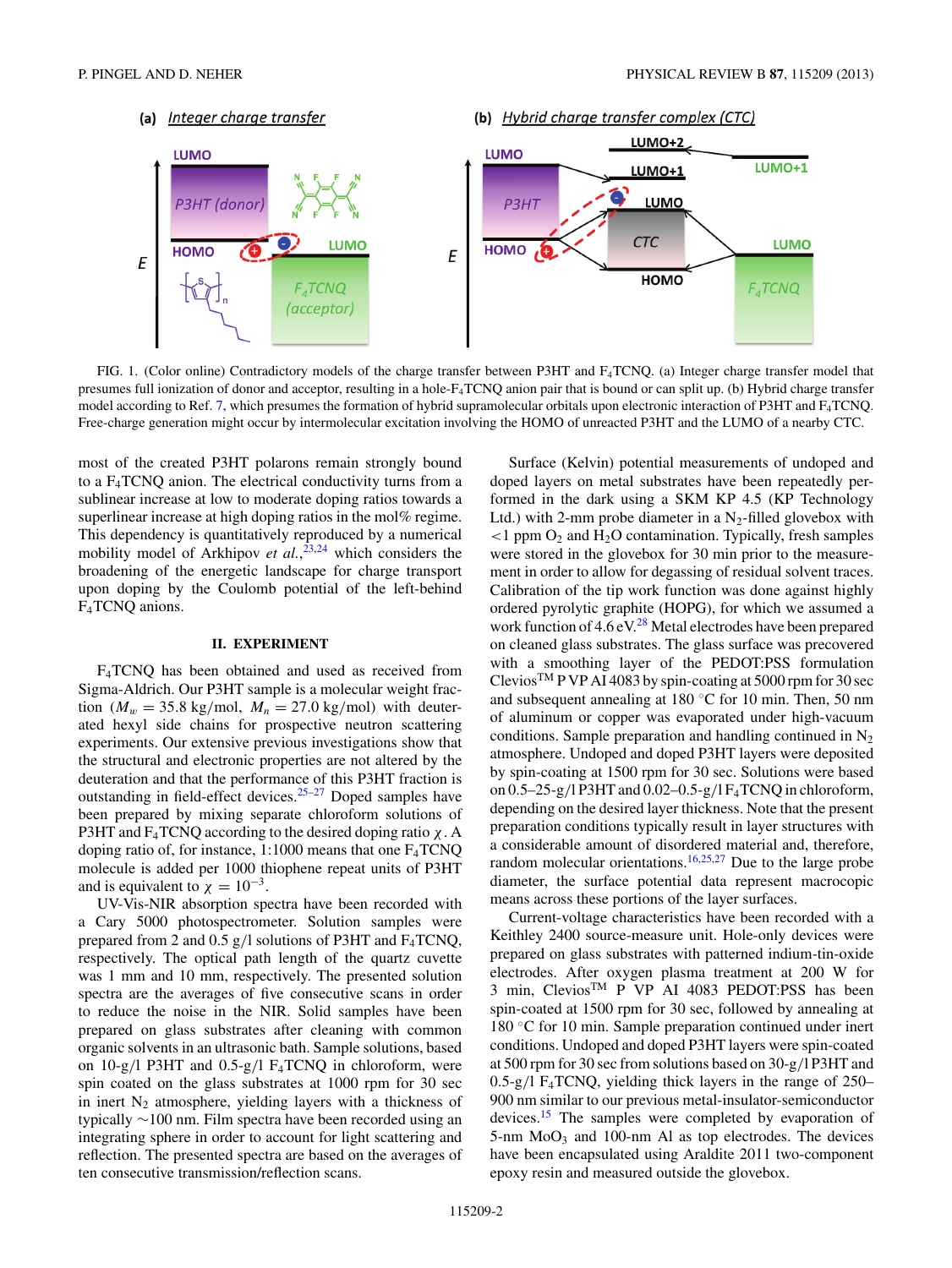<span id="page-2-0"></span>

FIG. 2. (Color online) Thickness-normalized absorbance of undoped and F4TCNQ-doped P3HT layers.

## **III. RESULTS & DISCUSSION**

#### **A. Optical spectroscopy**

In order to gather information on the nature of the  $F_4TCNQ$ -P3HT charge transfer, we performed UV-Vis-NIR absorption spectroscopy on thin films and in solution. Figure 2 shows the optical absorbance normalized by layer thickness of undoped and F4TCNQ-doped P3HT layers. The thickness of these layers was typically around 100 nm. Upon doping, a pronounced subband gap absorption occurs in addition to the absorption of undoped P3HT. A qualitative comparison of the NIR region to published spectra of P3HT polarons $29,30$  and fully ionized  $F_4$ TCNQ anions<sup>[31,32](#page-8-0)</sup> allows a clear assignment of the prominent 1.43 and 1.62 eV peaks to the absorption of singly negatively charged F4TCNQ. The rectangular-shaped broad band between 1.2 and 1.8 eV and the increasing absorption below 1 eV are typical features of polarons in P3HT. Note that if the F4TCNQ-P3HT charge transfer resulted in hybrid supramolecular species with partial electron transfer, their spectra should be severely different from the observed case. In particular, these species would introduce new absorption transitions between their hybrid supramolecular orbitals.

In order to quantify the absolute concentration of ionized acceptors formed in blends of F4TCNQ and P3HT, we decompose the NIR absorption into the P3HT polaron and F4TCNQ anion parts. For this analysis, suitable reference spectra of the charged compounds are essentially needed. Unfortunately, spectra and absolute values of the extinction coefficients (or absorption cross-sections) of P3H[T29,30,33–36](#page-8-0) and F4TCNQ polarons in solid thin films are not consistent or not available. Moreover, the P3HT polaron absorption is very sensitive to the layer's preparation conditions and the properties of the specific P3HT sample, rendering a meaningful algebraic decomposition difficult. We, therefore, start by analyzing the absorption spectra of  $F_4TCNQ-P3HT$ blends in chloroform solution.

The spectra of  $F_4TCNQ-P3HT$  chloroform solutions with varied doping ratios are displayed in Fig.  $3(a)$ . Qualitatively, the solution spectra coincide with the spectra of the doped layers, meaning that charge transfer takes place already in solution upon the admixture of  $F_4TCNQ$  and P3HT. In more detail, the solution spectra reveal a further distinct absorption feature at  $2.0 \text{ eV}$  which is only present if  $F_4TCNQ$  was added. This transition is hidden in the thin-film spectra by the strongly red-shifted absorption of neutral planarized P3HT.

Next, we reconstruct the NIR absorption of the doped solution spectra by weighted sums of a F4TCNQ anion and a P3HT polaron reference spectrum. An example of the reconstruction of the 1:100-doped sample is plotted in Fig.  $3(b)$ . As a reference for the extinction of  $F_4TCNQ$  anions we use the molar extinction coefficient spectrum published in Ref. [32.](#page-8-0) There, the extinction coefficients of neutral, singly, and doubly ionized  $F_4TCNQ$  bound in charge-transfer salt crystals are reported. The advantage of using these spectra is that the amount of ionized  $F_4TCNQ$  is exactly known from



FIG. 3. (Color online) (a) Absorbance per length of pure (undoped) P3HT and mixtures with F4TCNQ (molar mixing ratios given in the figure) in chloroform solution. The undoped sample had a concentration of 2-g*/*l P3HT in chloroform. Absorbance is cut off beyond 2 eV for the 1:40-doped sample due to instrumental limitations. (b) Reconstruction of the P3HT polaron/F4TCNQ anion absorption of the 1:100-doped P3HT sample from reference spectra. The F<sub>4</sub>TCNQ anion spectrum is reprinted with permission from Ref. [32.](#page-8-0) Copyright 1989 American Chemical Society.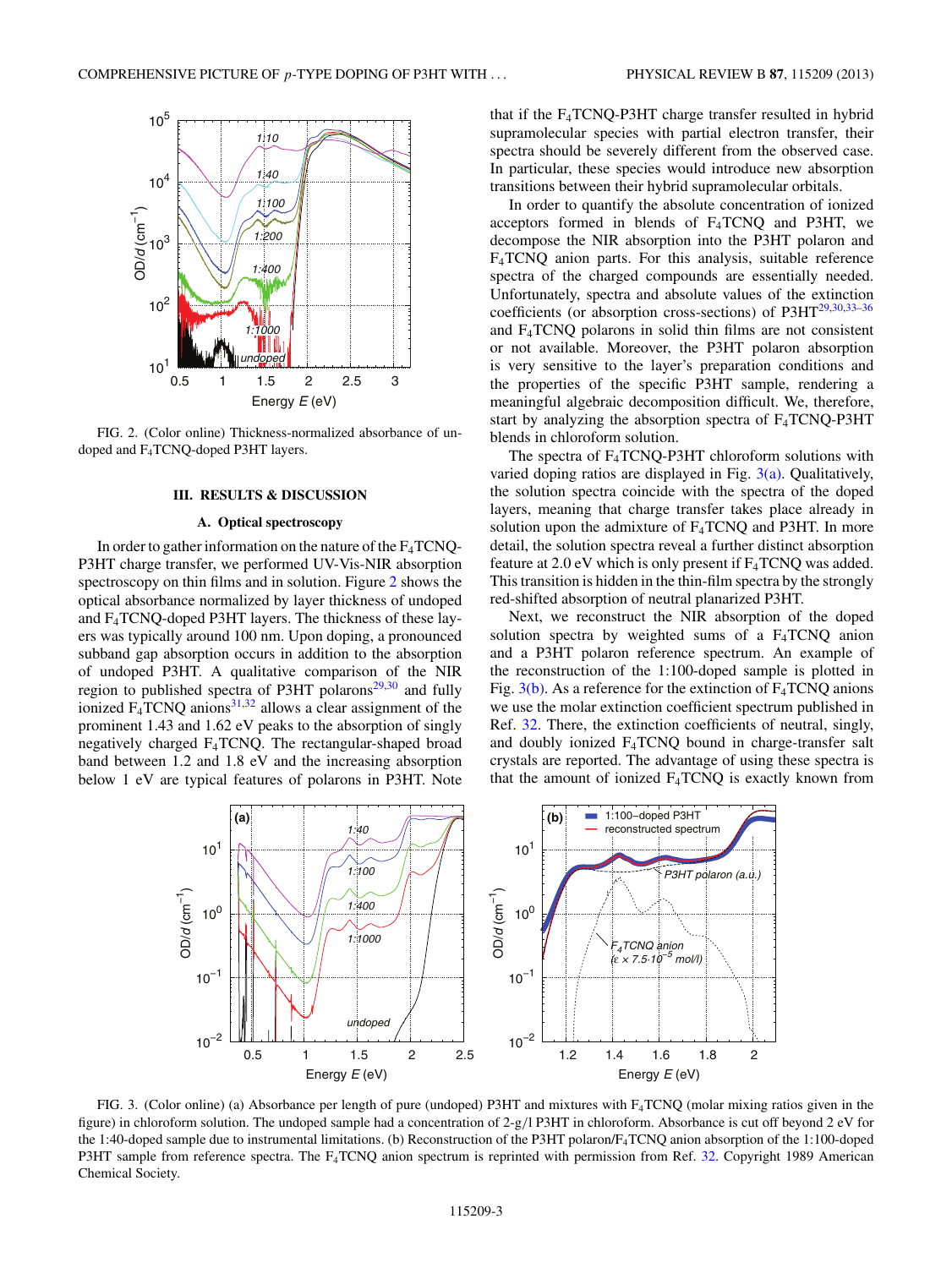| TABLE I. Concentrations of ionized $F_4$ TCNQ found in a mixture |  |
|------------------------------------------------------------------|--|
| of $F_4$ TCNQ and P3HT in chloroform at various doping ratios.   |  |

| Doping<br>ratio | P3HT <sup>a</sup><br>repeat units<br>$(10^{-2} \text{ mol/l})$ | $F_4TCNQ^a$<br>$(10^{-5} \text{ mol/l})$ | $F_4TCNQ^{-b}$<br>$(10^{-5} \text{ mol/l})$ | Ionized<br>fraction |
|-----------------|----------------------------------------------------------------|------------------------------------------|---------------------------------------------|---------------------|
| 1:1000          | 1.19                                                           | 1.19                                     | 0.6                                         | 0.50                |
| 1:400           | 1.18                                                           | 2.96                                     | 2.0                                         | 0.68                |
| 1:100           | 1.13                                                           | 11.3                                     | 7.5                                         | 0.66                |
| 1:40            | 1.03                                                           | 25.8                                     | 18                                          | 0.70                |

a Intentionally applied amount in solution.

bMeasured by decomposition of the optical spectra.

stoichiometry. A comparison between the reported spectra and our own absorption measurements of neutral  $F_4TCNQ$ in chloroform solution gives a close absolute agreement of the spectral shape and extinction coefficients. Another solution sample with a high but unknown amount of ionized  $F_4TCNQ$ matches the spectral shape of the crystal reference spectrum with respect to the anion absorption bands in the NIR (see Supplemental Material<sup>37</sup> and Ref. [32](#page-8-0) therein). A P3HT polaron reference spectrum was realized by doping the neutral P3HT powder in saturated iodine vapor. The exposed powder was then dissolved into chloroform at a concentration of 0.025 g*/*l (higher concentrations were not possible due to the limited solubility of the doped compound).

The algebraic reconstruction of the  $F_4TCNQ-P3HT$  blend spectra in solution allows for an estimate of the  $F_4TCNQ$ anion concentration. Table I compares these values with the concentrations of actually applied F4TCNQ upon blending with P3HT. Approximately 50–70% of the initial quantity of F4TCNQ is retrieved as anions. As expected, this ionization efficiency is lower in very dilute solutions (see Supplemental Material<sup>[37](#page-8-0)</sup> and Ref. [38](#page-8-0) therein). Assuming that the  $F_4TCNQ$ anion and donor-acceptor charge transfer pair concentrations are equal, we can now calculate the molar extinction coefficient of the charge transfer pairs. At 1.52 eV, the notable minimum in between the two major  $F_4TCNQ$  anion peaks, the molar extinction coefficient amounts to  $(8.3 \pm 1.8) \times 10^4$  l/mol/cm. We use this value for a rough estimate of the concentration of donor-acceptor pairs that have undergone charge transfer in the F4TCNQ-doped P3HT layers, the results of which are summarized in Table II.

It turns out that the concentration of ionized  $F_4TCNQ$  is only little lower than the molecular concentration calculated

TABLE II. Concentrations of ionized F4TCNQ found in F4TCNQ-doped P3HT layers at various doping ratios.

| Doping ratio | $F_4$ TCNQ <sup>-a</sup><br>$(m^{-3})$ | $F_4TCNQ^b$<br>$(m^{-3})$ | Ionized fraction |
|--------------|----------------------------------------|---------------------------|------------------|
| 1:200        | $(1.5 \pm 0.3) \times 10^{25}$         | $2 \times 10^{25}$        | $0.77 \pm 0.17$  |
| 1:100        | $(2.0 \pm 0.5) \times 10^{25}$         | $4 \times 10^{25}$        | $0.51 \pm 0.11$  |
| 1:40         | $(6.3 \pm 1.3) \times 10^{25}$         | $1 \times 10^{26}$        | $0.64 \pm 0.14$  |
| 1:10         | $(2.7 \pm 0.6) \times 10^{26}$         | $4 \times 10^{26}$        | $0.67 \pm 0.15$  |

<sup>a</sup>Measured by analysis of the optical spectra in Fig. [2.](#page-2-0)

bIntentional amount according to the doping ratio, assuming a mass density of P3HT<sup>[39](#page-8-0)</sup> of  $\rho = 1.1$  g/cm<sup>3</sup>.

from the molar mixing ratio in solution (assuming a mass density of 1.1  $g/cm^3$  of the solid film<sup>39</sup>). This means that the majority of the applied  $F_4TCNQ$  acceptor molecules undergoes integer charge transfer with P3HT. This is a vitally important finding, because it is usually found from electrical and electrostatic measurements that the density of doping-induced free holes is drastically lower than the dopant density, $13,17-20$  as we will also show in the following. By the same token, the significant formation of isolated clusters of F4TCNQ, which has been suggested to explain the reduced free-charge carrier density by some authors $14,40$  and has been excluded by others,  $1,8,16$  can be ruled out here as well.

#### **B. Surface (Kelvin) potential measurements**

Generally, a comparison of the surface potentials of an uncovered conductive substrate and the same substrate coated with a polymer yields combined information on the interface energetics and on the electronic structure of the polymer bulk. $41,42$  As we have shown recently, deposition of an undoped conjugated polymer on an electrode with sufficiently small work function leads to electron transfer from the electrode into tail states of the polymer's lowest unoccupied molecular orbital (LUMO) manifold (see Fig. [4,](#page-4-0) left panels). This process is accompanied by a continuous increase of the work function of the sample (band bending) with increasing polymer layer thickness. $43$  From a numerical analysis of the band bending, quantitative information on the density of tail states (DOTS) can be obtained. Similar to this, deposition of the same polymer on an electrode with sufficiently high work function induces holes into the polymer and allows for measuring the DOTS derived from the HOMO manifold.

Experimental work functions at the surface of undoped P3HT layers with varied thicknesses are plotted as solid black symbols in Fig.  $5(a)$ . These measurements have been performed with layers on aluminum ( $\Phi_{\text{Sub}} \approx 3.15-3.3 \text{ eV}$ , upper circles) and on copper ( $\Phi_{\text{Sub}} \approx 4.5-4.6 \text{ eV}$ , lower triangles). Note that the work functions of the covered metal electrodes can be offset from that of the bare metals due to the formation of interface dipoles.<sup>44</sup> As for other conjugated polymers, we find that the sample work function increases with P3HT thickness on aluminum, while it decreases on copper. The observation that both work function curves tend to saturate at well-separated values is consistent with the injection of electrons into LUMO-derived states on aluminum and the injection of holes into HOMO-derived states on copper, as explained above.

As seen in Fig.  $5(a)$ , the course of the work function of F4TCNQ-doped P3HT on aluminum as a function of film thickness is qualitatively different from the undoped samples. When a *p*-doped layer is deposited onto a low work function metal such as aluminum, a classical Schottky contact is formed. Thereby, mobile doping-induced holes in the HOMO distribution of P3HT drift towards the aluminum contact and get neutralized at the metal interface. The immobile  $F_4TCNQ$ anions are left behind and form a negatively charged depletion zone (see Fig. [4,](#page-4-0) right panels). If all holes created by doping were extracted, the charge density in the depletion zone would be determined by the total density of ionized  $F_4TCNQ$ . We will show later that this is not the case in  $F_4TCNQ$ -doped P3HT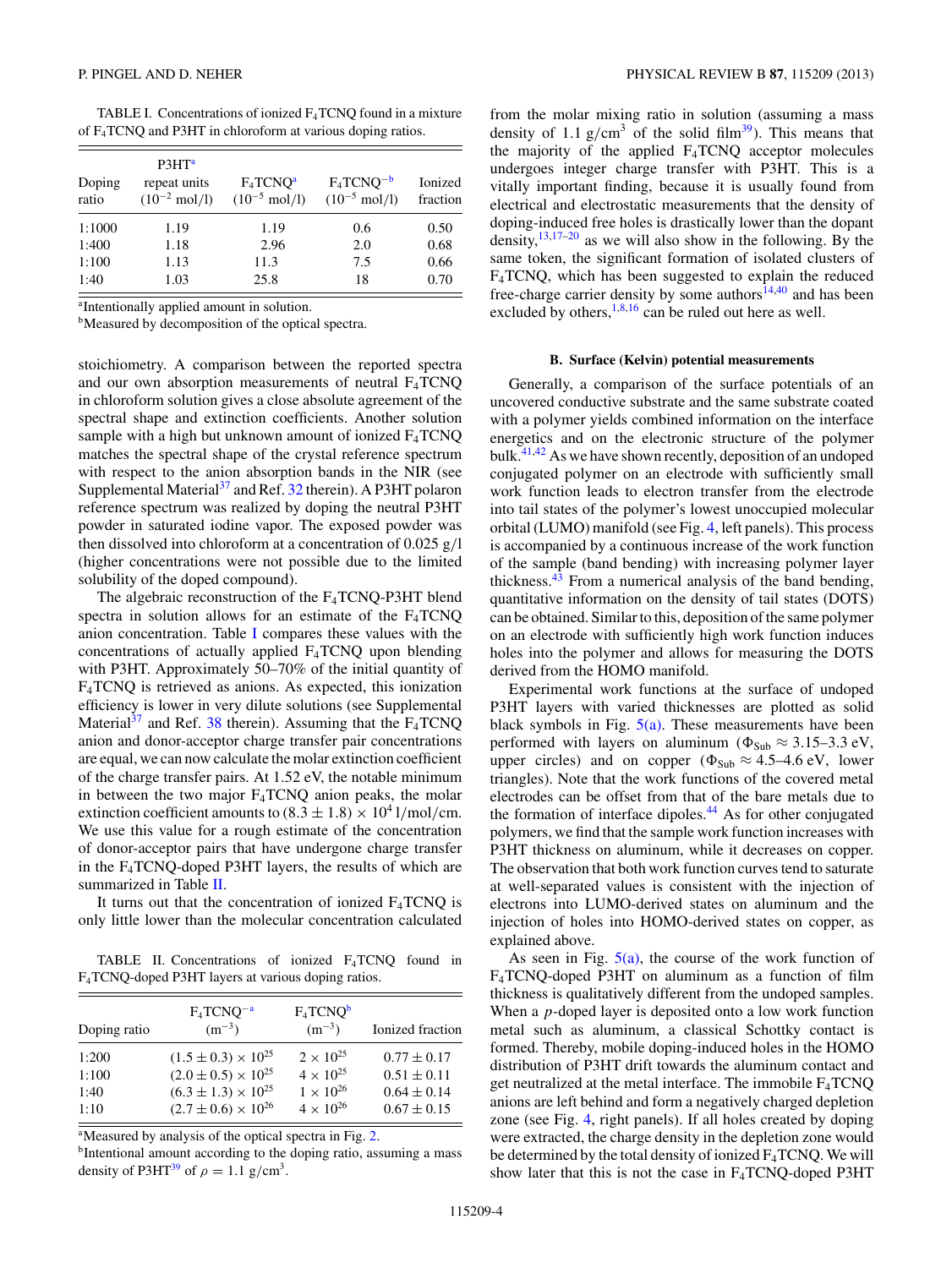<span id="page-4-0"></span>

FIG. 4. (Color online) Scheme of the electron and hole transfer of undoped (left) and doped (right) P3HT layers on high (Cu, top) and low work function (Al, bottom) metal substrates.

layers. For layer thicknesses that are thinner than the depletion zone width, the work function curve has a parabolic shape [see Fig.  $5(a)$ ], which implies a homogeneous distribution of F4TCNQ in the sample. From the width of the depletion layer, the anion density—and, therefore, the mobile-hole density—can be calculated. For larger layer thicknesses, the work function of doped P3HT layers on both aluminum and copper will merge to a common value, which is the bulk Fermi level of the doped semiconductor. Note that this value is about 4.45 eV, which is well within the tail of the typical distribution of HOMO levels in P3HT. However, the change of the surface potential of P3HT on aluminum is rather gradual. In order to gather information on the density-of-states (DOS) distributions and the hole densities in the polymer layers, we have numerically analyzed the work function versus layer thickness curves following the general procedures by Lange *et al.*, [43](#page-8-0) but now including doping.

The surface potential is measured using the capacitor-like configuration of a Kelvin probe setup. The potential difference between the sample and a reference tip is adjusted such that the gap in between those is field free. The electrical potential  $\phi(x)$  in the polymer layer hence follows the Poisson equation

$$
\frac{d^2\phi}{dx^2} = \frac{e}{\epsilon_r \epsilon_0} \left[ n(x) - p(x) + N_a \right] \tag{1}
$$

with the boundary condition  $\frac{d\phi}{dx}(L) = 0$ , where *n*(*x*) and  $p(x)$  are the electron and hole densities in the LUMO and HOMO, respectively,  $N_a$  is the density of ionized  $F_4TCNQ$ acceptor molecules, *x* is the distance from the electrode, *L* is the total layer thickness, and  $\epsilon_r = 3.5$  is the relative permittivity. The equilibrium local charge densities are related to the HOMO- and LUMO-derived density-of-states (DOS) distributions  $g_{HOMO}$  and  $g_{LUMO}$ , the Fermi level  $E_F$ , and the local potential according to

$$
n(x) = \int_{-\infty}^{\infty} \frac{g_{\text{LUMO}} \left[ E + e\phi(x) \right]}{1 + \exp\left(\frac{E - E_F}{k_B T}\right)} dE \quad \text{and} \quad (2)
$$

$$
p(x) = \int_{-\infty}^{\infty} \frac{g_{\text{HOMO}}[E + e\phi(x)]}{1 + \exp\left(\frac{E_F - E}{k_B T}\right)} dE. \tag{3}
$$

Due to the large reservoir of electrons, the common Fermi level is assumed to be equal to the work function of the (metal)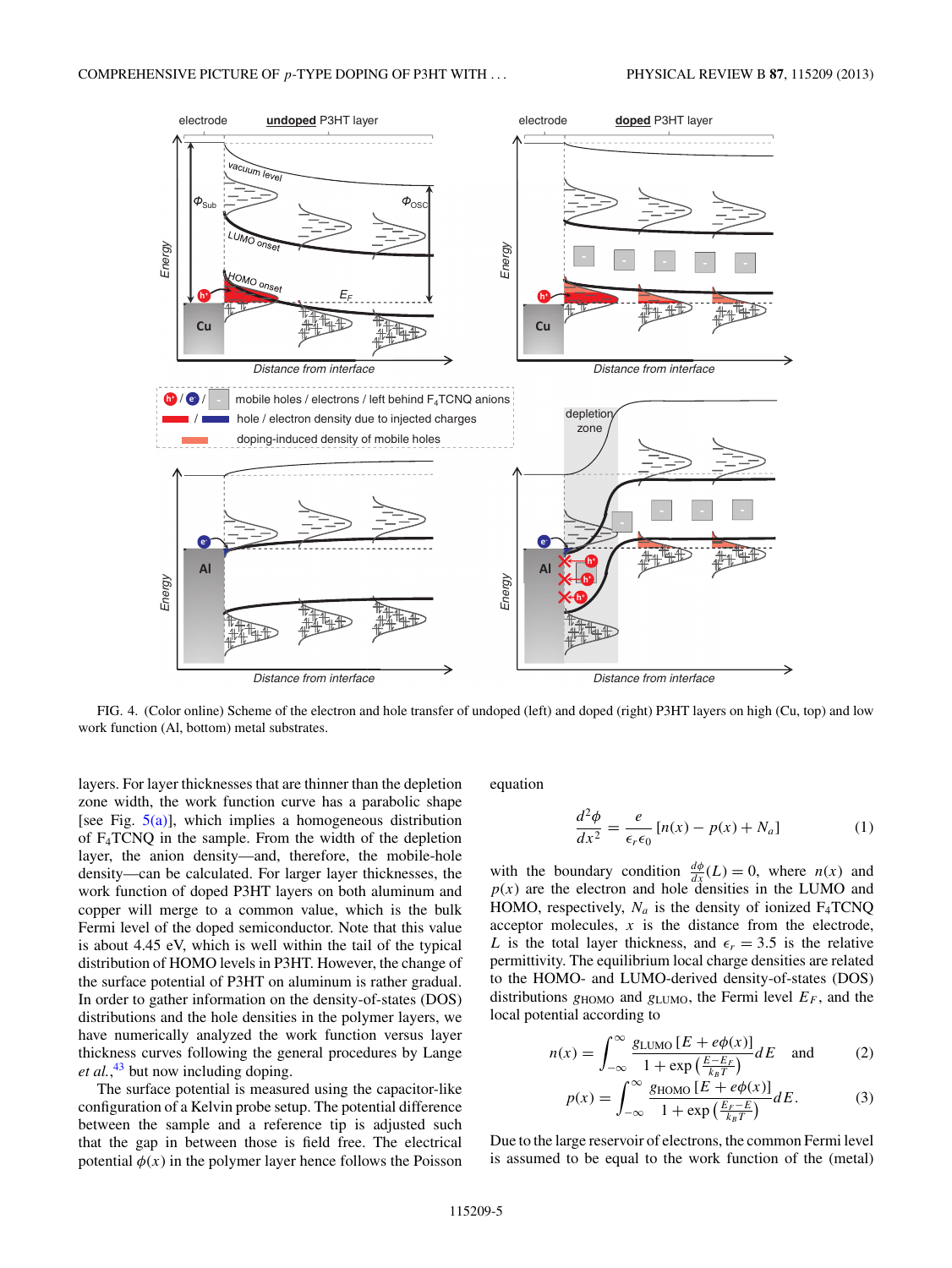<span id="page-5-0"></span>

FIG. 5. (Color online) (a) Experimental data (symbols) and numerical calculated work functions (lines) of undoped and F4TCNQ-doped P3HT layers on aluminum and copper. Numerical calculations assume Arkhipov's DOS distribution including doping-induced tail states (solid lines) or a single-Gaussian DOS shape (dashed lines). (b) Corresponding HOMO DOS distributions based on Arkhipov's model. The unshaded energy range is probed in the Kelvin probe experiment. A minor contribution of LUMO levels (dotted line) is inferred from the work-function curve of undoped P3HT on aluminum.

substrate ( $\Phi_{\text{Sub}} = -E_F$ ). The work function at the organic semiconductor surface can be calculated by

$$
\Phi_{\rm OSC}(L) = \Phi_{\rm Sub} - \phi(L). \tag{4}
$$

Unfortunately, a direct extraction of the DOS distributions from work-function data is not possible and therefore an *a priori* assumption about its functional form is indispensable. At first, we attempt to reconstruct the work-function curves by assuming a single Gaussian-shaped  $g_{HOMO}(E)$ . Close reproduction the work-function data of undoped P3HT on copper, and our previous analysis of the hole mobilities in  $F_4TCNQ$ -doped P3HT layers<sup>[15](#page-8-0)</sup> suggest to set the total density of states *N* to  $7 \times 10^{26}$  m<sup>-3</sup> and the width parameter *σ* to 78 meV. In the work-function calculations of the doped and undoped samples, the center of the HOMO DOS distribution  $E_{\text{HOMO}}$  varies from  $-4.75$  to  $-4.83$  eV. For a proper description of the undoped-P3HT work-function data, a minor injection from aluminum into the tail of the P3HT LUMO distribution has been taken into account in these calculations and in the following [see Fig.  $5(b)$ ].

While the calculated work functions for layers with different thicknesses on copper (not shown) are in satisfactory agreement with the experimental data, there are distinct discrepancies for the doped P3HT layers on aluminum (dashed lines in Fig. 5). Most strikingly, the assumption of a simple Gaussian DOS shape is not in line with the long tail of the work-function curves towards saturation, which indicates that a proper description must account for doping-induced states at the low-energy tail of the DOS distribution.

The broadening of the DOS distribution due to ionized dopants has been repeatedly suggested.[23,24,45–48](#page-8-0) Arkhipov *et al.* discussed a model that accounts for the Coulomb interaction of the doping-induced charge carriers with the leftbehind ionized dopants. $23,24$  In this model, the superposition of the original DOS distribution and the Coulomb wells of the ionized dopants is simplified by considering the site nearest to

a dopant ion as a trap. The resulting HOMO DOS reads

$$
g_{\text{HOMO}}(E) = \frac{N - N_d}{N} g_i(E)
$$

$$
+ \frac{N_d}{N} g_i \left[ E - \frac{e^2}{4\pi \epsilon_0 \epsilon_r a} - U_m(N_d) \right], \quad (5)
$$

where *N* is the total site density in an undoped sample,  $N_d$  is the density of left-behind ionized (acceptor) dopants (assumed to be equal to the mobile-hole density), and  $g_i(E)$ is a Gaussian-shaped DOS distribution centered at  $E_{\text{HOMO}}$ with a width of  $\sigma$ . The density of ionized dopants causes a reduction of the intrinsic (undoped) DOS (first term) and a subsequent formation of an equal amount of trap states shifted by the energy of the Coulomb interaction (second term). Since the DOS distribution of the undoped material is Gaussian, the distribution of the trap states is chosen to be Gaussian accordingly. Thereby, *a* represents the typical distance between a dopant ion and the trapped charge carrier. Physically, *a* should correspond to the distance between the dopant ion and an adjacent site of the semiconductor. The interaction energy is corrected for the overlap of the Coulomb potentials of neighboring dopant ions at high doping ratios by the nontrivial value of  $U_m(N_d)$ . For simplicity, the width parameter  $\sigma$  is assumed to be equal for both overlapping Gauss functions *gi*. Within our previous numerical computation of hopping mobilities, Eq. (5) proved to be eligible to reproduce the doping ratio dependence of the hole mobility in  $F_4TCNQ$ doped P3HT layers.<sup>15</sup> In addition, note that a Gaussianshaped distribution of subband gap states was reported for F4TCNQ-doped *N*,*N*'-diphenyl-*N*,*N*'-bis(1-naphthyl)-1,10 biphenyl-4,4"-diamine (*α*-NPD) as inferred from Kelvin probe force measurements on organic field-effect transistors.<sup>[48](#page-8-0)</sup>

Using the DOS function from Eq.  $(5)$  and the parameters in Table [III,](#page-6-0) a good agreement between the calculated and the experimental work functions is reached [see solid lines in Fig.  $5(a)$ ]. The according DOS distributions are plotted in Fig. 5(b). Most remarkably, the calculated curves feature the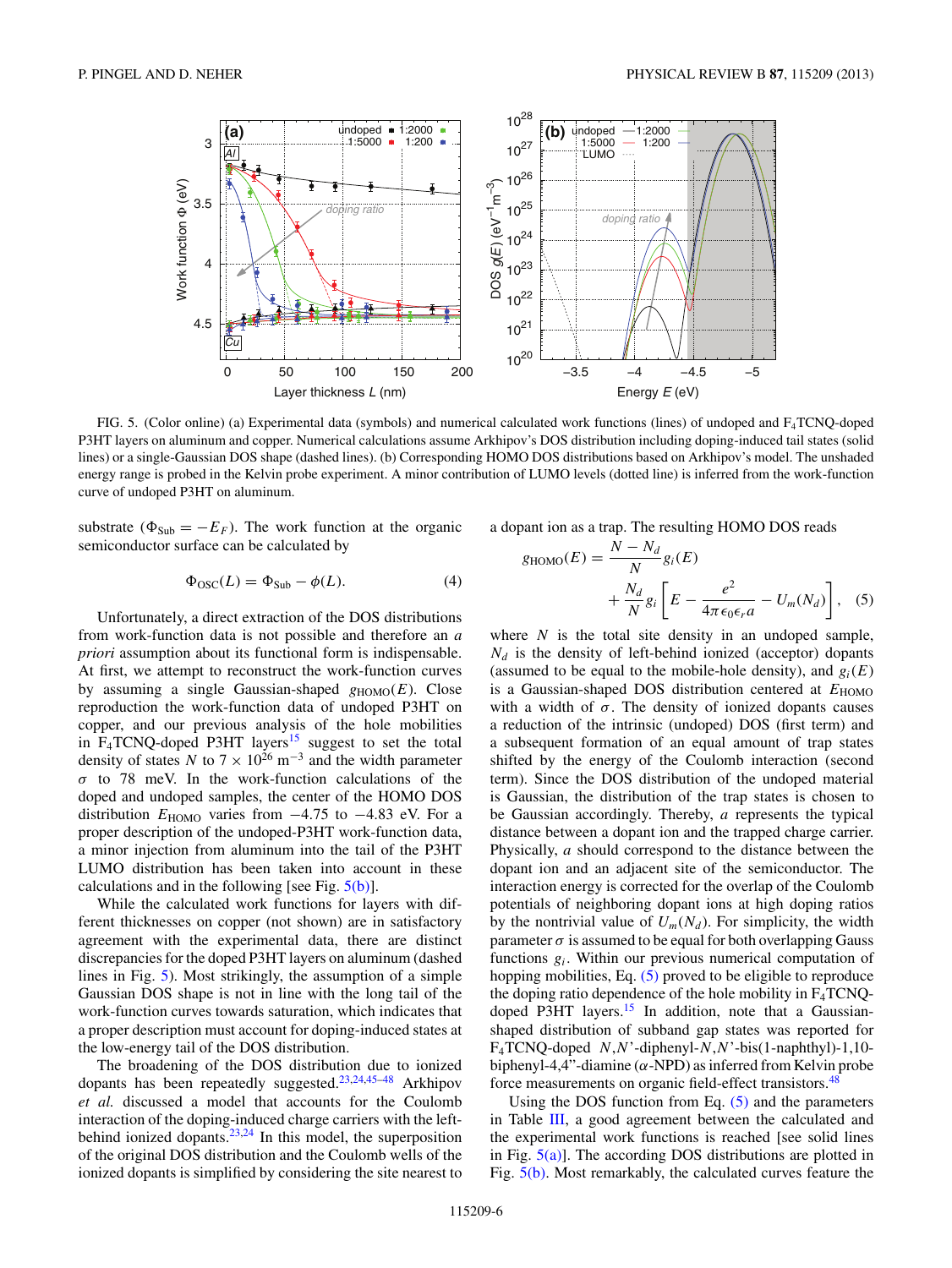<span id="page-6-0"></span>TABLE III. Parameters of the DOS distributions according to Arkhipov's model, which have been used for the calculation of surface potentials in Fig. [5.](#page-5-0)<sup>a</sup>

| Doping ratio | $N_d^{b}$ (m <sup>-3</sup> ) | $E_{\text{HOMO}}^{\text{c}}$ (eV) |
|--------------|------------------------------|-----------------------------------|
| Undoped      | $1.16 \times 10^{21}$        | $-4.83$                           |
| 1:5000       | $5.5 \times 10^{22}$         | $-4.89$                           |
| 1:2000       | $1.5 \times 10^{23}$         | $-4.89$                           |
| 1:200        | $5 \times 10^{23}$           | $-4.94$                           |

<sup>a</sup>Total site density *N* = 7 × 10<sup>26</sup> m<sup>3</sup>, DOS width parameter  $\sigma_{\text{HOMO}} =$ 78 meV, anion-trapped hole pair distance  $a = 0.57$  nm. bIonized dopant density (equal to the free-hole density).

c Center of the bulk Gaussian distribution.

characteristic long tails before the work function saturates. Note that, for simplicity, we have fixed the values of *a* and *σ* to 0.57 nm and 78 meV, respectively, assuming that the morphology of the P3HT layer remains unchanged up to a doping ratio of 1:200, which is in line with the observations of Duong *et al.*. [49](#page-8-0) A further improved agreement between experimental and calculated data might be achieved by relaxing these constraints or, in particular, by choosing a broader shape for the trap state distribution, being closer to the exponential-like line shape commonly observed in undoped small-molecule organic semiconductor films.<sup>[50–52](#page-8-0)</sup> Above all, our calculations substantiate that a proper description of the gradual approach of the work function towards the bulk limit of F4TCNQ-doped P3HT on aluminum must generally take into account that additional sites in the polymer HOMO are created via the introduction of ionized acceptor molecules. The accuracy of this approach is supported by the good agreement between the density of these sites determined from the fits at larger thicknesses and the value for the ionized acceptor concentration extracted from the initial parabolic shape at smaller film thickness. In conformity with the interpretation of the absorption data, we do not see a significant amount of LUMO states that could stem from the formation of hybrid charge transfer complexes. If such species were formed between F4TCNQ and P3HT in the vicinity of the aluminum bottom electrode, we should observe a rather sudden increase of the work function from  $\Phi_{\text{Al}}$  to the level of those LUMO states according to the density of applied F4TCNQ acceptor molecules.

Free-hole densities (equivalent to the densities of ionized F4TCNQ molecules that yield mobile holes) derived from the simulations are given in Table III and plotted as a function of the doping ratio in Fig. 6. We observe that the charge density in the depletion zone is only approximately 5% of the present F4TCNQ molecules. These values complement well the freehole densities which we have independently determined from our previous capacitance-voltage  $(C-V)$  measurements on layers in a metal-insulator-semiconductor (MIS) geometry (see Fig.  $6$ ).<sup>[15](#page-8-0)</sup> Note that the coincidence of the free-hole densities from Kelvin probe and *C*-*V* measurements on different sample geometries including various metal electrodes substantiates that these densities are characteristic for the bulk of the doped layers. Since we have shown above that almost every F4TCNQ is ionized, this implies that only every twentieth ionization event creates a mobile hole that can diffuse to the polymer/Al interface, and that can thus contribute to the Fermi level alignment in the samples on aluminum.



FIG. 6. Free-hole densities as determined by *C*-*V* measurements of layers in MIS geometry (see our previous work, Ref. [15\)](#page-8-0) and by numerical modeling of the thickness dependence of the work function of F4TCNQ-doped P3HT layers on metal substrates. The line corresponds to the linear function  $p = 2.0 \times 10^{26} \text{ m}^{-3} \chi + 1.2 \times$  $10^{21}$  m<sup>-3</sup>.

The observation that approximately 95% of the hole-F4TCNQ anion pairs are bound may be explained by the low permittivity of hydrocarbon-based semiconductors. Assuming that a purely thermal activation process causes free charge carrier formation via charge-pair dissociation requires an activation energy of 77 meV at a temperature of 300 K, which is much lower than the typical exciton binding energy of 0.2–0.5 eV in organic semiconductors.<sup>1</sup> A recent simulation of Mityashin *et al.* indicates that the splitting of these charge pairs is favored by dissociation pathways within the energetic landscape of transport sites which might resolve this discrepancy.<sup>53</sup> According to Mityashin and co-workers, however, these pathways are due to the electrostatic interaction of neighboring charge pairs, which implies a doping ratio dependent dissociation efficiency and, in particular, that almost no dissociation occurs at low doping ratios. This is in clear contrast to our observation that the dissociation efficiency is constantly 5% in a broad range of doping concentrations, including very low doping ratios.

#### **C. Electrical conductivity and free-hole mobility**

The electrical conductivities of undoped and F4TCNQdoped P3HT layers are shown in Fig. [7.](#page-7-0) Part of the data stem from our previous analysis of the admittance spectra of MIS devices.<sup>15</sup> We consolidate this data with current-voltage (*I* -*V* ) measurements of hole-only devices. The respective *I* -*V* characteristics show a symmetric and linear behavior around 0 V and up to  $|V| \approx 1$  V. At high doping ratios, the hole-only conductivities connect well to the previous data. The undoped and weakly doped samples suffer from an increased conductivity, which is probably due to the degradation of the polymer sample during the more-than-one-year delay between the *I* -*V* and the previous admittance measurements. To support this interpretation, we repeated the admittance measurement of a freshly prepared undoped P3HT layer in the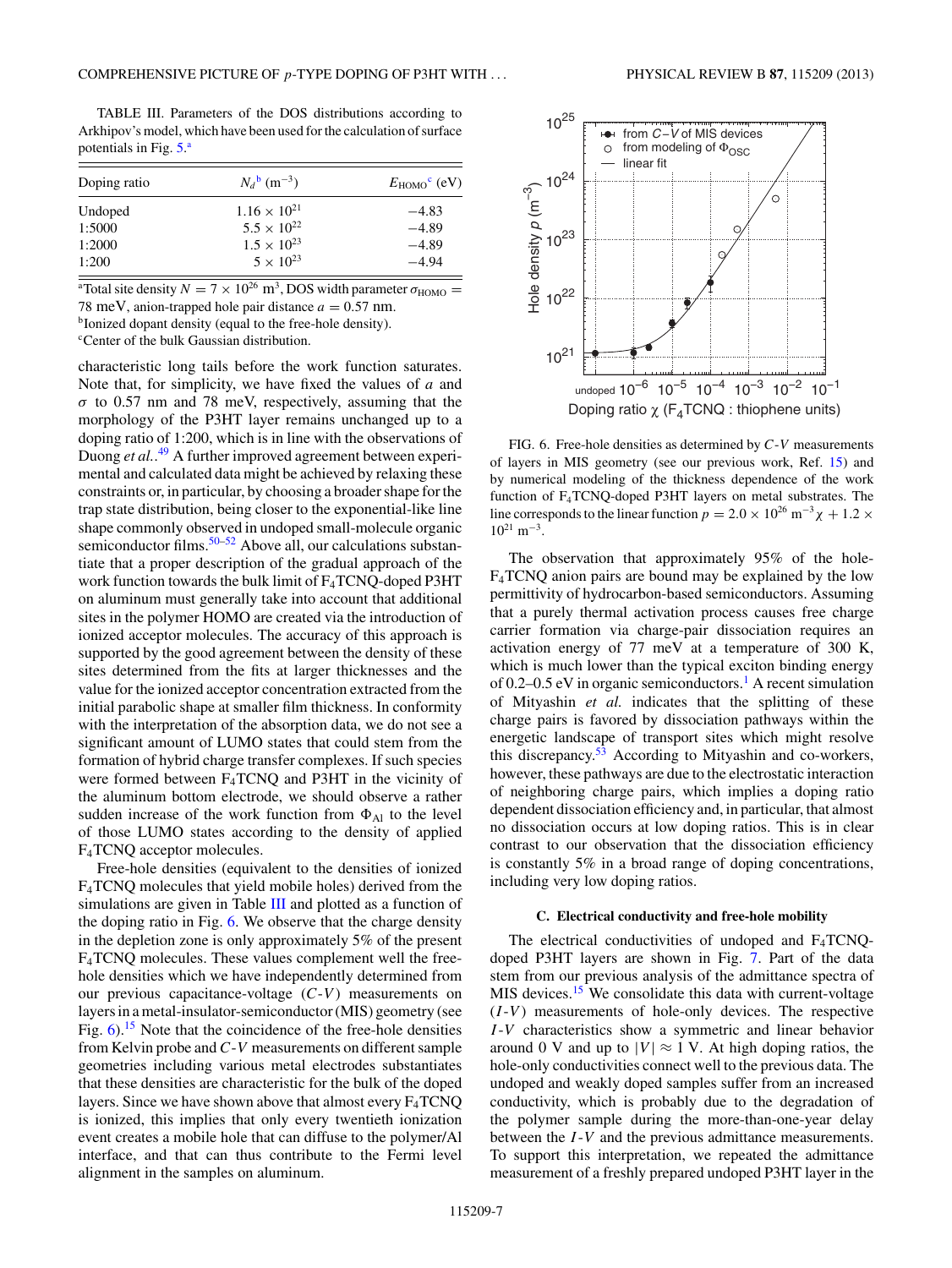<span id="page-7-0"></span>

FIG. 7. Conductivities as determined by admittance measurements of layers in MIS geometry (solid symbols)<sup>15</sup> and  $I-V$ measurements of hole-only devices (open symbols). The line is the predicted conductivity based on the mobility model by Arkhipov *et al.*[23,54](#page-8-0) and the hole densities from Fig. [6.](#page-6-0) The inset shows the calculated mobility values.

MIS geometry, and this experiment yielded increased values of the free-hole density and bulk conductivity as compared to the data published previously.

The measured conductivities increase monotoneously and nonlinearly with increasing doping ratio. This implies, in conjunction with a strictly linear increase of the free-hole density upon doping, a rather complicated relationship between the doping ratio and the hole mobility. In particular, we find a sublinear increase of the conductivity at low to moderate doping ratios ( $\chi$  < 10<sup>-4</sup>), which means that the mobility decreases in this regime. At higher doping ratios, the conductivity increase is superlinear and, thus, linked with an increase of the free-hole mobility.

Our updated calculations of mobility and conductivity using the mobility model for doped organic semiconductors of Arkhipov *et al.*[23,54](#page-8-0) agree excellently with the extended experimental data in the full range of doping ratios (see Fig. 7). Note that we have used similar parameters as in our previous work (see Table IV) and the same DOS distributions as in the above simulation of the work function curves (i.e., the same values for  $N$ ,  $\sigma$ , and  $a$ ).

Following the model of Arkhipov and co-workers, we explain the mobility decrease at low to moderate doping ratios

TABLE IV. Parameters used in the calculations of the free-hole mobility and conductivity in Fig. 7.

| Total density of states N                 | $7 \times 10^{26}$ m <sup>-3</sup> |
|-------------------------------------------|------------------------------------|
| DOS width parameter $\sigma$              | $78 \text{ meV}$                   |
| Anion-trapped hole pair distance a        | $0.57$ nm                          |
| Inverse hole localization radius $\gamma$ | $2.9 \text{ nm}^{-1}$              |
| Attempt-to-hop frequency $v_0$            | $3 \times 10^{12}$ s <sup>-1</sup> |
| Electric field $F$                        | $2 \times 10^4$ V m <sup>-1</sup>  |
| Temperature $T$                           | 300K                               |

with the broadening of the DOS distribution by the attracting Coulomb potentials of the ionized  $F_4TCNQ$  molecules [see Fig.  $5(b)$ ]. The occurrence of these Coulombic traps counteracts the fill-up of the low-mobility tail of the DOS distribution upon doping. At the low-to-moderate doping regime, this can lead to a reduction of the mobility as seen here. At higher doping ratios, the Coulomb potentials of individual ionized F4TCNQ dopants overlap such that the effective barrier for the release of trapped holes is lowered. This is accounted for by the term  $U_m(N_d)$  in Eq. [\(5\).](#page-5-0) As a consequence, the mobility becomes increasingly controlled by the fill-up of the DOS distribution in the strong doping regime and, hence, increases.

### **IV. SUMMARY**

In summary, we derived a conclusive picture of the ionizeddopant and free-charge carrier formation in P3HT doped with F4TCNQ. In this system, charge transfer is very efficient and leads to a full onefold ionization of both the donor and acceptor moieties. Thereby the majority of the  $F_4TCNQ$  dopants undergoes charge transfer, ruling out significant formation of isolated domains of neutral F4TCNQ. However, most of the charge carrier pairs remain strongly bound and are not available for electrical conduction. Dissociation, which occurs for only 5% of these pairs, might be favored by dissociation pathways through the energetic distribution of transport sites.

As a consequence of charge carrier pair dissociation, doped layers exhibit an increased density of mobile holes. The corresponding electrons remain localized at the  $F_4TCNQ$ dopants, which are dispersed in the P3HT matrix. Due to the low permittivity, the Coloumb potentials of the ionized F4TCNQ molecules have a rather long range and therefore affect the energetic and charge transport properties of the layer. We have shown that the HOMO-derived density-ofstates distribution of P3HT is broadened upon doping with F4TCNQ and that this broadening serves to explain the complex conductivity-doping ratio relationship. In particular, the presence of  $F_4TCNQ$  anions leads to a decrease of the hole mobility at low to moderate doping ratios.

Finally, we would like to point out that the integer charge transfer mechanism of P3HT and F4TCNQ may not be anticipated for conjugated organic donors and acceptors in general. Intermolecular electronic interactions depend critically on the overlap of the relevant wave functions and are governed by the minimization of energy. Therefore partial charge transfer, i.e., the formation of hybrid charge transfer complexes, may occur for other donor-acceptor pairs as suggested in literature. The possible variety of doping mechanisms has to be considered when investigating organic semiconductor doping-related phenomena.

#### **ACKNOWLEDGMENTS**

Thanks are due to Peter Brückner for the surface potential measurements, Dr. Jan Behrends (Freie Universität Berlin) and Prof. Alberto Salleo (Stanford University) for stimulating discussions, and Prof. Ullrich Scherf (Universität Wuppertal) for providing the P3HT sample. This work has been financially supported by the German Ministry of Education and Research (NeMO FKZ 13N10622, PVcomB FKZ 03IS2151D).